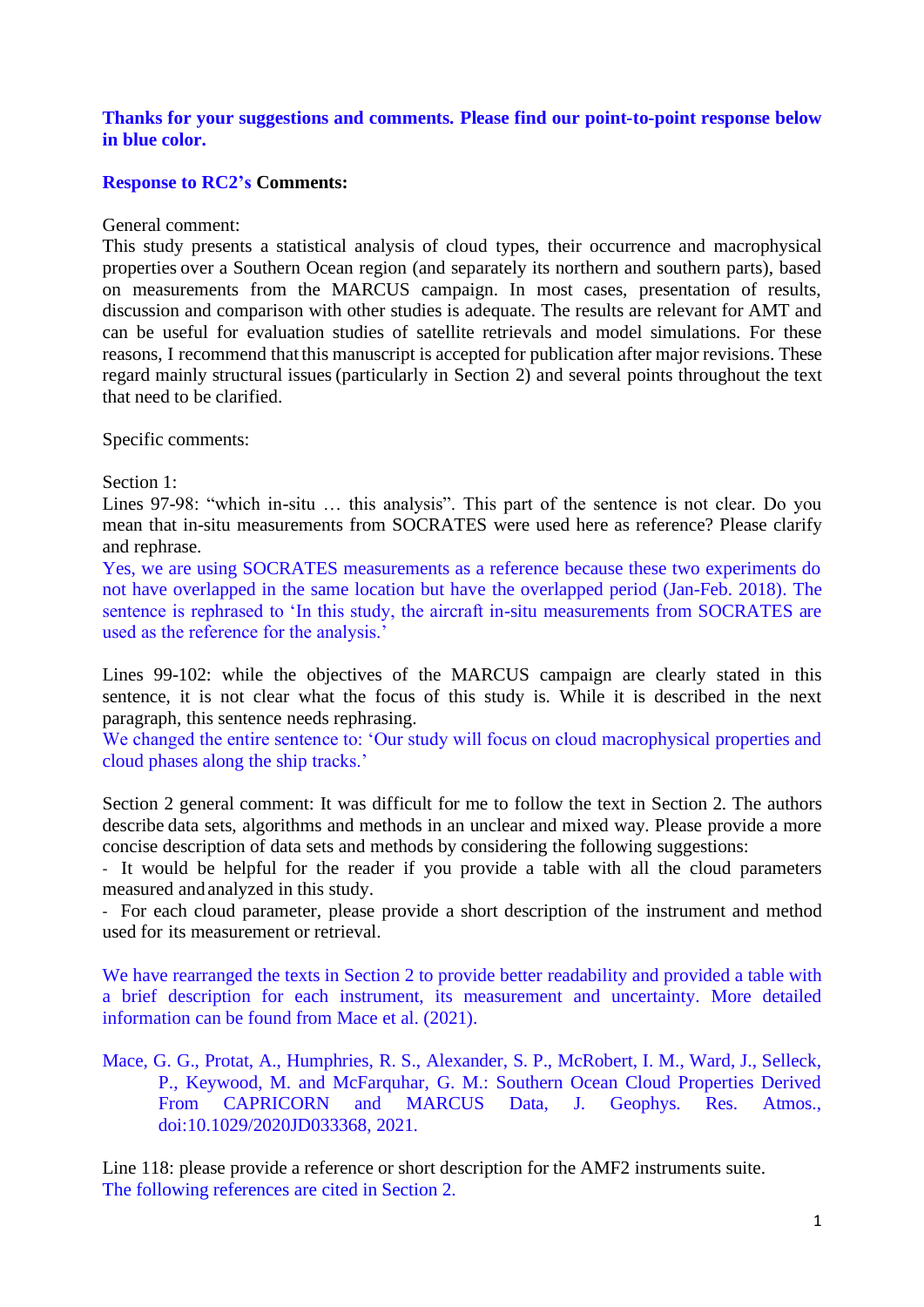McFarquhar, G., Bretherton, C., Alexander, S., DeMott, P., Marchand, R., Protat, A., Quinn, P., Siems, S., Weller, R., Wood, R.: Measurements of Aerosols, Radiation, and Clouds over Sothern Ocean (MARCUS) Science Plan, DOE ARM Climate Research Facility., DOE/SC-ARM-16-011, available at: [http://arm.gov/publications/programdocs/doe-sc-arm-16-011.pdf,](http://arm.gov/publications/programdocs/doe-sc-arm-16-011.pdf) 2016.

McFarquhar and coathors, 2021: Observations of Clouds, Aerosols, Precipitation, and Surface Radiation over the Southern Ocean: An Overview of CAPRICORN, MARCUS, MICRE, and SOCRATES, BAMS, https://doi.org/10.1175/BAMS-D-20-0132.2.

Lines 135-136: the occurrence frequency estimation, as you describe it here, should refer to all clouds, instead of each type of cloud separately. Please clarify.

For each 5-min sample, we can only determine one type of cloud (low, mid, high, etc) and thus the column cloud fraction of that classified type of cloud within 5 min. Thus, we can further estimate the occurrence frequency of each type of cloud separately. We have also clarified this statement in the revised manuscript.

Lines 140-142: what are these "brightness temperature biases"? What is the reference value? And what is the extra step to determine the uncertainties that you propose?

Since the retrieved LWP and PWV are based on the MWR measured brightness temperatures at two frequencies, any biases on the brightness temperatures will affect these retrievals. Therefore, we propose an extra step to determine the LWP uncertainty during MARCUS. Based on the sounding temperature profiles, we can identify clouds that are not likely to contain liquid (e.g., pure ice-cloud), then we can estimate the LWP uncertainty based on their corresponding retrieved LWP values. From the PDF analysis, the LWP uncertainty is estimated as 10 g  $m^{-2}$ during MARCUS IOP.

Lines 150-151: how did you calculate LTS and EIS? How did you use them in your analysis? The lower tropospheric stability (LTS) is calculated from the potential temperature difference between the surface and 700 hPa based on the ERA-Interim reanalysis to assess the boundarylayer stabilities when the low-level clouds appeared along the ship tracks. We did not use EIS so it was removed.

The following statements are in Section 3:

By analyzing the ERA-Interim reanalysis (not shown), the 850 hPa geopotential heights show persistent westerlies with slightly higher geopotential heights over the northwest corner of the domain, which may closely relate to the higher Htop over NSO than over SSO. Furthermore, the boundary layer over NSO is relatively more stable than over SSO based on lower troposphere stability (LTS) analysis (12.2-15.32 K over NSO vs. 11.48-13.29 K over SSO).

Lines 152-154: Wasn't the occurrence frequency estimated as described in lines 135-136? Please provide a short description of the method mentioned here.

The radar records measurement every 2-second, which shows the part of the column that is cloudy, so the column cloud fraction can be given by the total cloudy samples divided by 150 samples (assuming all the samples within 5 minutes have valid measurement). The statement is rephrased accordingly.

Section 3 general comment: Results are described consistently and are adequately compared with the literature.)

Thanks.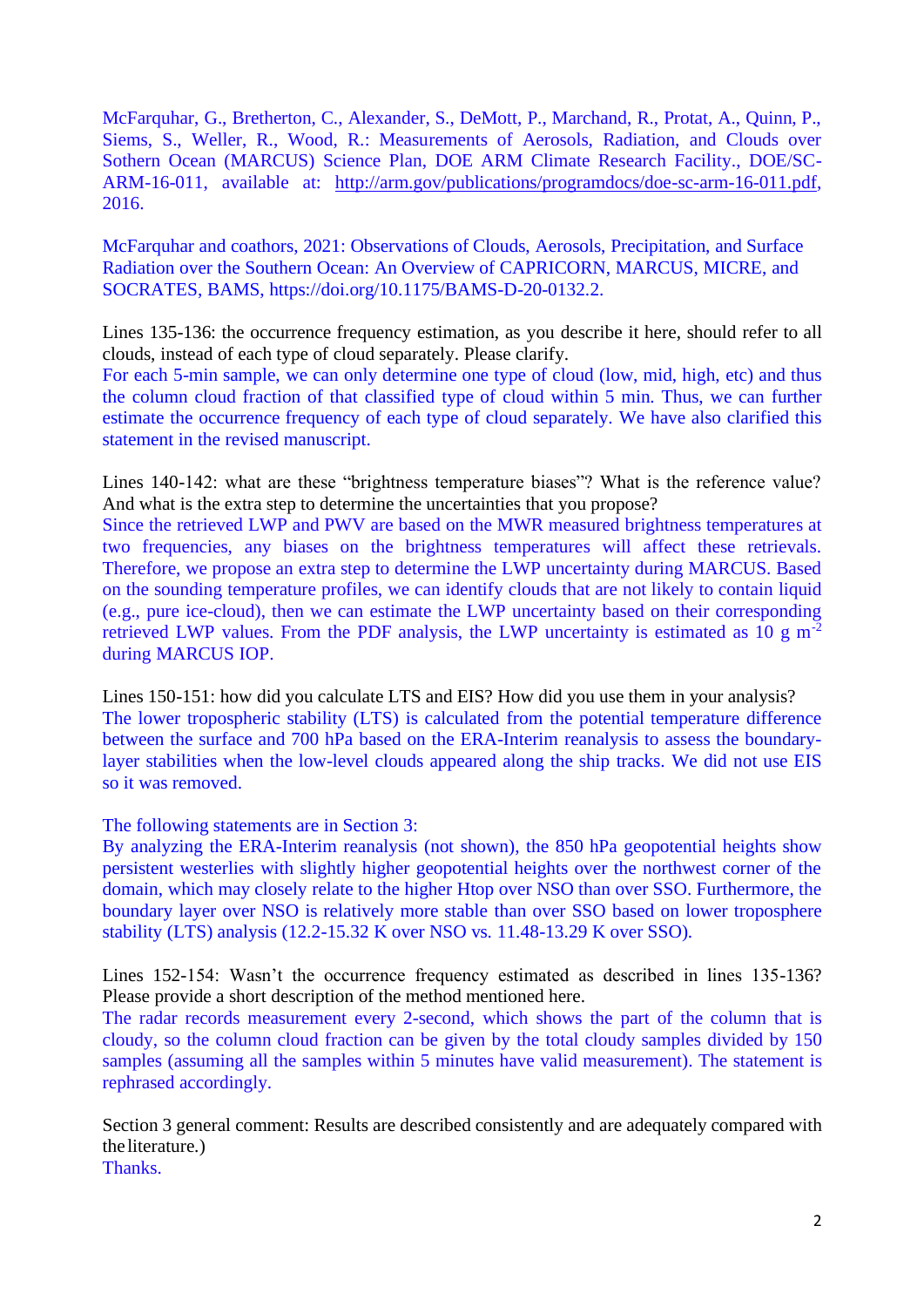Line 163: the cloud categorization appears for the first time in Fig. 3. I suggest to move the categories explanation from the caption of Fig. 3 to a separate table, and present it earlier in the paper.

Please refer to Table1 and Figure 6 in Xi et al., 2010. The detailed description is also added in Section 2.

Lines 188-191: it is a common approach in such cases to use spatial and temporal averaging for a more reasonable comparison. Did the authors try such an approach?

Because CloudSat has difficulty retrieving the clouds below ~1 km, we cannot directly compare these two results via temporal and spatial averaging. We did successfully match the GOES and ground-based measurements in Xi et al., 2010.

In fact, the reviewer 1 has raised the same question. Here is what we response. Figure 1 of Xi et al. (2010) has illustrated the temporal-spatial CF comparison between ARM SGP ground-based and GOES satellite observations. We concluded that the 0.5-hr averaged ARM CFs agreed well with  $0.5^{\circ}$  GOES observations, while 4-hr averaged ARM CFs matched well with  $2^{\circ}$  GOES results.



Dependence of (a) cloud frequency of occurrence Figure 1. (FREQ), (b) amount when present (AWP), and (c) cloud fraction (CF) on temporal resolutions of Atmospheric Radiation Measurement Program (ARM) surface radar-lidar observations during the period 1997-2006 and on grid boxes of satellite observations during the period from May 1998 to December 2006 at the ARM Southern Great Plains (SGP) site.

Lines 204-212: Please consider moving this description to Section 2, and adding a table to show this categorization more clearly (see also my comment on line 163). This description is moved to Section 2.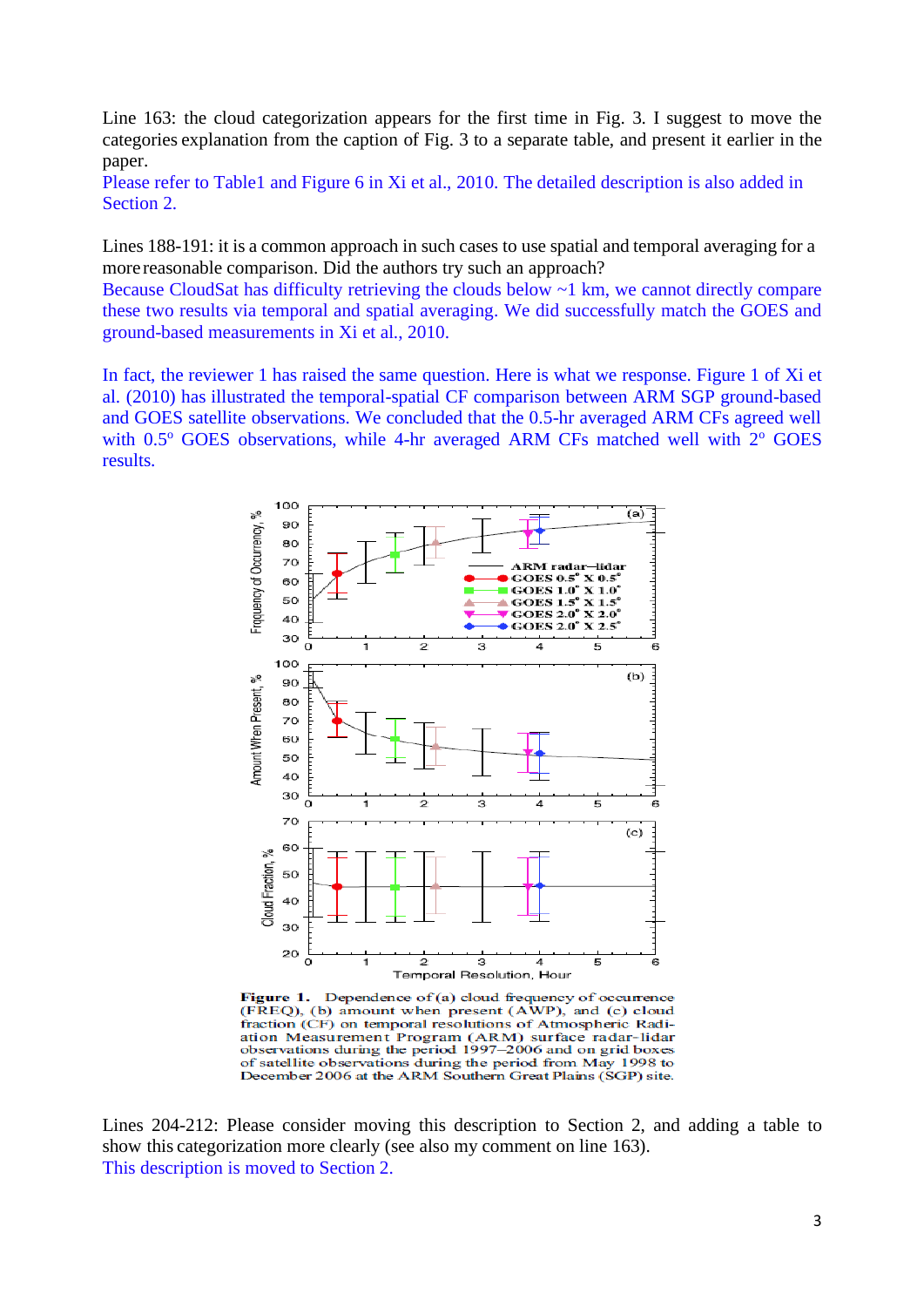Line 215: "all types of clouds in SSO are higher…": do you mean that they occur more frequently?

Yes, we have rephrased the sentence as 'all types of clouds in SSO have higher frequency of occurrence than those in NSO except HOL.'

Line 248: The information in Table 1 and Figs. 3b, 4a could also be nicely combined in box plots.

We think the mean and standard derivation on top of each bar might be too difficult to read, so we think it is better to keep table 1.

Section 4:

Line 283: In Fig. 5 a LWP threshold of 20 g m<sup>-2</sup> appears, contrary to the text where a 10 g m<sup>-2</sup> thresholdis mentioned. Please clarify. Thanks for catching our mistake. It has changed to  $10 \text{ g m}^{-2}$ .

Line 292: "... WID is greater than  $0.4 \text{ m s}^{-1}$  and Vd is greater than  $0.0 \text{ m s}^{-1}$ ...". This "and" is an "or" inthe diagram of Fig. 5. Please clarify. Thanks for catching our mistake. It has changed.

Line 307: "By changing ... for each range volume". This sentence is not clear, please rephrase. Change to 'integration time'.

Line 308: "statistics of the possibility of the cloud phase that may be detected by cloud radar". Please consider replacing with "the possible cloud phase partitioning that may be detected by cloud radar".

Changed, thanks for the suggestion.

Line 347: please replace "e.g." by "i.e.". Changed.

Line 358: please replace "least" by "lowest". Changed.

Line 385: "mimics" should be replaced by "follows". Changed.

Line 419: Is 73% the percentage of all cloud samples available with a threshold of -50 dBZ? Please clarify.

No, the denominator was always all the measurements. So, by changing the threshold from -40 dBZ to -50 dBZ, we included 17.4% more data. We added the following sentence for clarification "If we used the threshold of -50 dBZ, then we would have 90.4 % cloud samples, which gained 17.4% more samples on top of the -40 dBZ threshold."

Line 460: please replace "indicating" with "indicative". Changed, thanks.

Line 483: the term "such as" should be replaced by "i.e.". Also, isn't the LWP for MOL and HOL a full column retrieval? If so, the term "low clouds" should be replaced by "low clouds, including middle andhigh clouds overlapping cases". Please clarify.

Rephased to 'The mean *LWP*s for LOW, MID and HOL clouds over NSO, range from ~130 to 150 g m<sup>-2</sup>, while the mean *LWP*s ( $\sim$ 270 g m<sup>-2</sup>) for MOL and deep convective clouds (HML), are